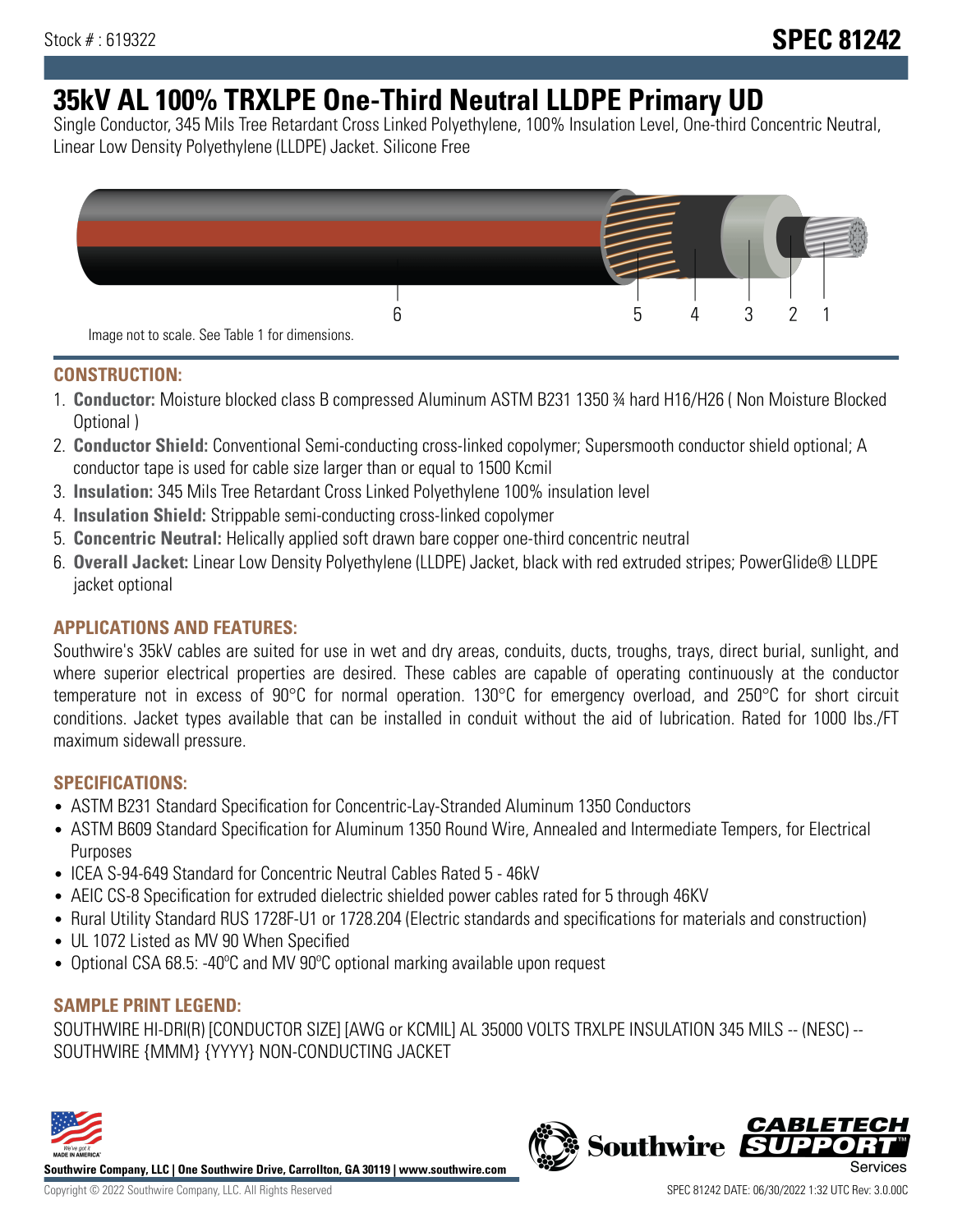## Stock # : 619322 **SPEC 81242**

#### **Table 1 – Weights and Measurements**

| Stock<br>Number | Cond<br>Size <sup>'</sup> | <b>Diameter</b><br>Over<br>Conductor | <b>Diameter</b><br>Over<br>Insulation | Insul.<br><b>Thickness</b> | Diameter<br>Over<br>Insulation<br><b>Shield</b> | Concentric<br><b>Neutral</b> | Neutral DC<br>Resistance<br>$25^{\circ}$ C | Jacket<br><b>Thickness</b> | Approx.<br>OD | Approx.<br>Weight | Min<br><b>Bending</b><br>Radius | Max Pull<br>Tension* |
|-----------------|---------------------------|--------------------------------------|---------------------------------------|----------------------------|-------------------------------------------------|------------------------------|--------------------------------------------|----------------------------|---------------|-------------------|---------------------------------|----------------------|
|                 | AWG/<br>Kcmil             | inch                                 | inch                                  | mil                        | inch                                            | No. x AWG                    | $\Omega$ /1000ft                           | mil                        | inch          | Ib<br>/1000ft     | inch                            | $\mathsf{lb}$        |
| 619322          | 350<br>(37)               | 0.661                                | .397                                  | 345                        | .497                                            | 18x14                        | 0.146                                      | 80                         | .785          | 463               | 14                              | 2100                 |

All dimensions are nominal and subject to normal manufacturing tolerances

◊ Cable marked with this symbol is a standard stock item

\* Pulling tension based on pulling eye directly connected to conductor

! UL listed MV-90 Rated

^ HiDri Plus® - Water Blocking Powder

^^ HiDri Plus® - Water Blocking Powder. All Black Jacket

† 2/3 Concentric Neutral

§ HiDri Plus® - Water Blocking Powder. CSA Listed

#### **Table 2 – Electrical and Engineering Data**

| Cond<br>Size  | DC<br>Resistance<br>@25°C | АC<br>Resistance<br>$@90^{\circ}C$ | Capacitive<br>Reactance @<br>60Hz | Inductive<br>Reactance<br>@ 60Hz | Charging<br>Current | <b>Dielectric</b><br>Loss | Zero<br>Sequence<br>Impedance* | Positive<br>Sequence<br>Impedance <sup>®</sup> | Short<br>Circuit<br>Current <sup>@</sup><br>30 Cycle | Allowable<br>Ampacity in<br>Duct 90°C1 | Allowable<br>Ampacity<br>Directly<br>Buried 90°C‡ |
|---------------|---------------------------|------------------------------------|-----------------------------------|----------------------------------|---------------------|---------------------------|--------------------------------|------------------------------------------------|------------------------------------------------------|----------------------------------------|---------------------------------------------------|
| AWG/<br>Kcmil | $\Omega/1000$ ft          | $\Omega/1000$ ft                   | $M\Omega^*1000$ ft                | $\Omega/1000$ ft                 |                     | A/1000ft W/1000ft         | $\Omega/1000$ ft               | $\Omega$ /1000ft                               | Amp                                                  | Amp                                    | Amp                                               |
| 350<br>(37)   | 0.0505                    | 0.064                              | 0.046                             | 0.043                            | 0.436               | 2.643                     | $0.207 + 0.062$ 0.066+ $0.043$ |                                                | 6755.3                                               | 315                                    | 370                                               |

\* Calculations are based on three cables triplexed / concentric shield / Conductor temperature of 90°C / Shield temperature of 45°C / Earth resistivity of 100 ohmsmeter

† Ampacities are based on Figure 7 of ICEA P-117-734 (Single circuit trefoil, 100% load factor, 90°C conductor temperature, earth RHO 90, 36" burial depth)

‡ Ampacities are based on Figure 1 of ICEA P-117-734 (Single circuit trefoil, 100% load factor, 90°C conductor temperature, earth RHO 90, 36" burial depth)

#### **Table 3 – Weights and Measurements (Metric)**

| Stock<br>Number | Cond.<br>Size <sup>1</sup> | <b>Diameter</b><br><b>Over</b><br>Conductor | <b>Diameter</b><br><b>Over</b><br>Insulation | Insul.<br><b>Thickness</b> | <b>Diameter</b><br>Over<br>Insulation<br><b>Shield</b> | Concentric<br><b>Neutral</b> | Neutral DC<br>Resistance<br>$25^{\circ}$ C | Jacket<br><b>Thickness</b> | Approx.<br>ΟD | Approx.<br>Weight | Min<br>Bending<br>Radius | Max Pull<br>Tension* |
|-----------------|----------------------------|---------------------------------------------|----------------------------------------------|----------------------------|--------------------------------------------------------|------------------------------|--------------------------------------------|----------------------------|---------------|-------------------|--------------------------|----------------------|
|                 | AWG/<br>Kcmil              | mm                                          | mm                                           | mm                         | mm                                                     | No. x AWG                    | $\Omega$ /km                               | mm                         | mm            | ka/km             | mm                       | newton               |
| 619322          | 350<br>(37)                | 16.79                                       | 35.48                                        | 8.76                       | 38.02                                                  | 18x14                        | 0.48                                       | 2.03                       | 45.34         | 2177              | 355.60                   | 9345                 |

All dimensions are nominal and subject to normal manufacturing tolerances

◊ Cable marked with this symbol is a standard stock item

\* Pulling tension based on pulling eye directly connected to conductor

! UL listed MV-90 Rated

^ HiDri Plus® - Water Blocking Powder

^^ HiDri Plus® - Water Blocking Powder. All Black Jacket

† 2/3 Concentric Neutral

§ HiDri Plus® - Water Blocking Powder. CSA Listed

## **Table 4 – Electrical and Engineering Data (Metric)**

| 350<br>(27)<br>107 | 0.1657 | 0.21 | 0.0140 | 0.1411 | .430 | 8.6713 | $ 0.207 + 0.062 $ | $ 0.066 + j0.043 $ | 6755.3 | 315 | 370 |
|--------------------|--------|------|--------|--------|------|--------|-------------------|--------------------|--------|-----|-----|
|                    |        |      |        |        |      |        |                   |                    |        |     |     |

\* Calculations are based on three cables triplexed / concentric shield / Conductor temperature of 90°C / Shield temperature of 45°C / Earth resistivity of 100 ohmsmeter



**Southwire Company, LLC | One Southwire Drive, Carrollton, GA 30119 | www.southwire.com**